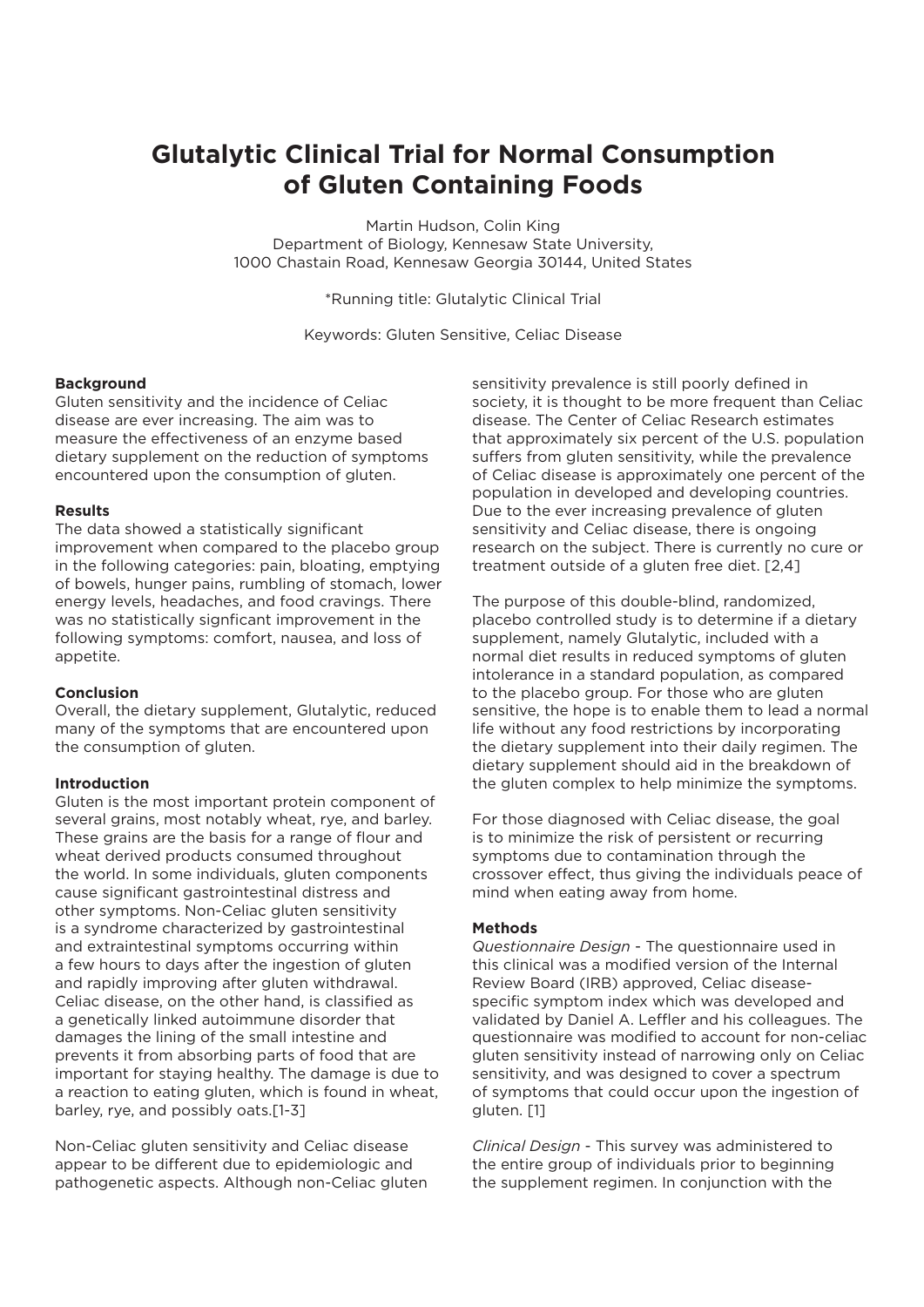questionnaire, questions regarding the participants' demographics were also completed. The participants were not asked to change their diets in any way.

The clinical was designed for twenty individuals and the data presented represents the eleven participants who achieved full completion of the clinical. Individuals proceeded to ingest a dosage of the placebo or Glutalytic with every meal for a week. During this time, the participants maintained a meal log of everything they ingested. After seven days, the participants completed the questionnaire.

#### **Results**

Sample frequency was calculated using Microsoft Excel 2010 (Table 1, 2, 3) and samples were analyzed using IBM SPSS Statistics for the Wilcoxon Signedrank test and descriptive statistics (Table 2, 3). The level of significance (α) was chosen to be 5%. Initially frequencies of responses were calculated, followed by the Wilcoxon Signed-rank test in order to see if there was any improvement on a question by question basis between subjects.

The results of the initial questionnaire were tallied and converted into percentages to be used as a control against the data gathered during the placebo time as well as the dietary supplement regimen. This data is exhibited in Table 1.

To examine the placebo effect, the raw data gathered at the end of week two were converted into percentages. This can be viewed in Table 2.

To determine the effectiveness of the dietary supplement, Glutalytic, the raw data was transformed into percentages and displayed in Table 3.

#### **Before Regimen**

| <b>Question</b>                                                                                                                           | None of<br>the time      | A little of<br>the time | Some of<br>the time                     | Most of<br>the time  | All of<br>the time          |
|-------------------------------------------------------------------------------------------------------------------------------------------|--------------------------|-------------------------|-----------------------------------------|----------------------|-----------------------------|
| $\mathbf{1}$ .<br>Have you been bothered by pain or discomfort in the upper<br>abdomen or the pit of the stomach during the past 4 weeks? | 18%                      | 55%                     | 27%                                     | O%                   | O%                          |
| Have you been bothered by nausea during the past 4 weeks?<br>2.                                                                           | 82%                      | 9%                      | 9%                                      | O%                   | O%                          |
| 3.<br>Have you been bothered by rumbling in your stomach during the<br>past 4 weeks?                                                      | O%                       | 45%                     | 55%                                     | O%                   | O%                          |
| Has your stomach felt bloated during the past 4 weeks?<br>4.                                                                              | 0%                       | 55%                     | 36%                                     | 9%                   | 0%                          |
| 5.<br>When going on the toilet, have you had the sensation of not<br>completely emptying your bowels during the past 4 weeks?             | 27%                      | 45%                     | 18%                                     | 9%                   | O%                          |
| Have you been bothered by hunger pains during the past 4 weeks?<br>6.                                                                     | 9%                       | 64%                     | 27%                                     | 0%                   | 0%                          |
| Have you been bothered by low energy during the past 4 weeks?<br>7.                                                                       | 9%                       | 27%                     | 64%                                     | O%                   | O%                          |
| Have you been bothered by headaches during the past 4 weeks?<br>8.                                                                        | 36%                      | 36%                     | 18%                                     | 9%                   | 0%                          |
| Have you had food cravings in the last 4 weeks?<br>9.                                                                                     | 18%                      | 36%                     | 9%                                      | 36%                  | O%                          |
| 10. Have you had a loss of appetite during the past 4 weeks?                                                                              | 36%                      | 64%                     | O%                                      | O%                   | O%                          |
| <b>Question</b>                                                                                                                           | <b>Excellent</b>         | Good                    | Fair                                    | Poor                 | <b>Terrible</b>             |
| 11. Overall, how is your health?                                                                                                          | 18%                      | 82%                     | O%                                      | O%                   | O%                          |
| <b>Question</b>                                                                                                                           | <b>Excellent</b>         | Good                    | Fair                                    | Poor                 | <b>Terrible</b>             |
| 12. How much more physical pain have you had during the past 4 weeks?                                                                     | 55%                      | 36%                     | 9%                                      | O%                   | O%                          |
| <b>Question</b>                                                                                                                           | <b>Strongly</b><br>agree | Somewhat<br>agree       | <b>Neither</b><br>agree nor<br>disagree | Somewhat<br>disagree | <b>Stronalv</b><br>disagree |
| 13. I am comfortable                                                                                                                      | 18%                      | 73%                     | 9%                                      | O%                   | O%                          |
| 14. I am as healthy as anybody I know                                                                                                     | 55%                      | 27%                     | 18%                                     | O%                   | O%                          |

#### **Table 1**

Frequency of answers to questionnaire given before both placebo and Glutalytic.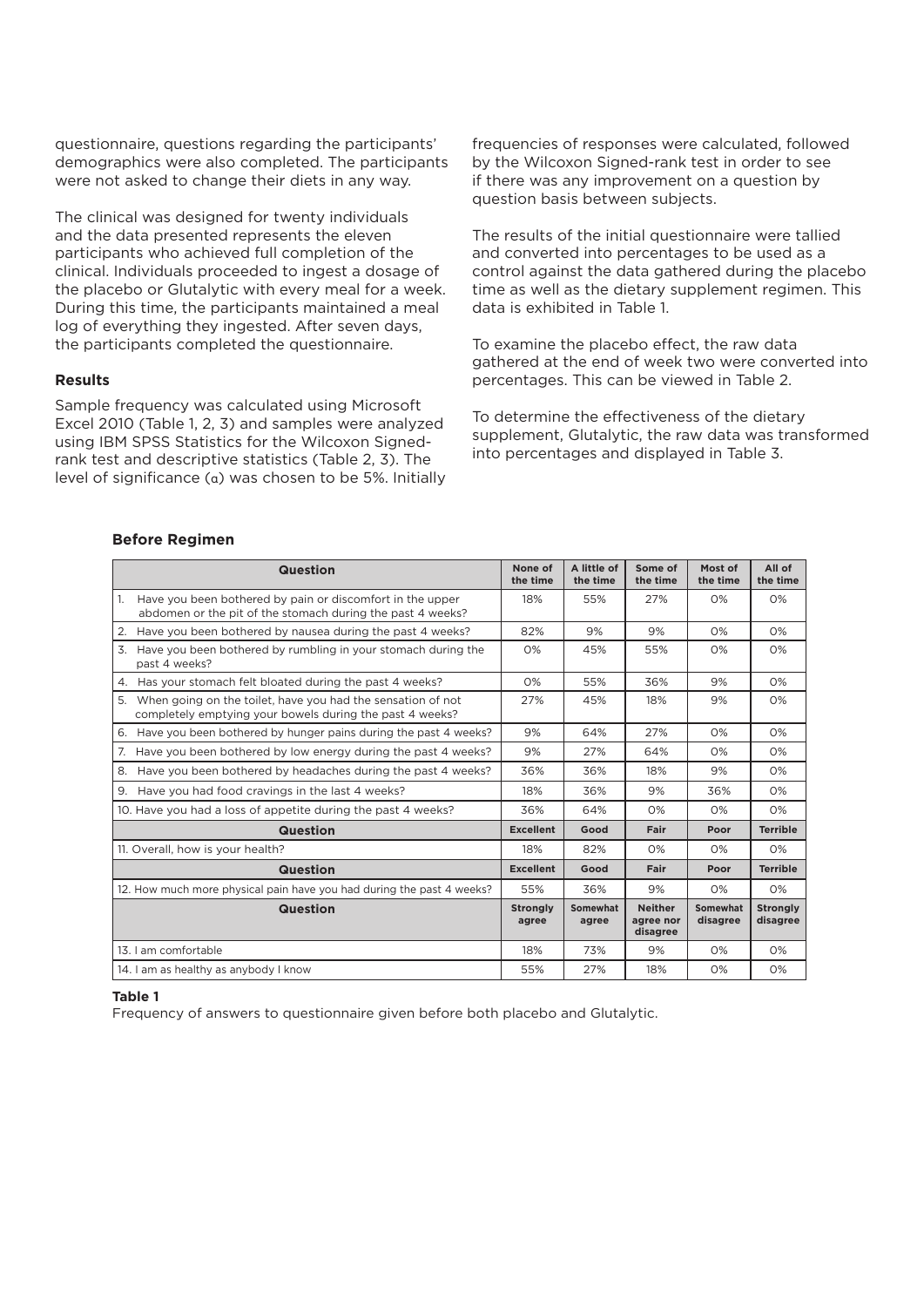### **After Placebo**

| <b>Question</b>                                                                                                               | None of<br>the time      | A little of<br>the time | Some of<br>the time                     | Most of<br>the time  | All of<br>the time          |
|-------------------------------------------------------------------------------------------------------------------------------|--------------------------|-------------------------|-----------------------------------------|----------------------|-----------------------------|
| Have you been bothered by pain or discomfort in the upper<br>1.<br>abdomen or the pit of the stomach during the past 4 weeks? | 27%                      | 18%                     | 55%                                     | O%                   | O%                          |
| Have you been bothered by nausea during the past 4 weeks?<br>2.                                                               | 55%                      | 27%                     | 18%                                     | O%                   | O%                          |
| 3.<br>Have you been bothered by rumbling in your stomach during the<br>past 4 weeks?                                          | 18%                      | 64%                     | 18%                                     | O%                   | 0%                          |
| Has your stomach felt bloated during the past 4 weeks?<br>4.                                                                  | O%                       | 73%                     | 9%                                      | 18%                  | O%                          |
| 5.<br>When going on the toilet, have you had the sensation of not<br>completely emptying your bowels during the past 4 weeks? | 55%                      | 18%                     | 18%                                     | 9%                   | O%                          |
| Have you been bothered by hunger pains during the past 4 weeks?<br>6.                                                         | 55%                      | 36%                     | 9%                                      | O%                   | O%                          |
| Have you been bothered by low energy during the past 4 weeks?<br>7.                                                           | 9%                       | 27%                     | 64%                                     | O%                   | O%                          |
| 8.<br>Have you been bothered by headaches during the past 4 weeks?                                                            | 55%                      | 36%                     | O%                                      | 9%                   | O%                          |
| Have you had food cravings in the last 4 weeks?<br>9.                                                                         | 18%                      | 18%                     | 55%                                     | 9%                   | O%                          |
| 10. Have you had a loss of appetite during the past 4 weeks?                                                                  | 73%                      | 27%                     | O%                                      | O%                   | O%                          |
| <b>Question</b>                                                                                                               | <b>Excellent</b>         | Good                    | Fair                                    | Poor                 | <b>Terrible</b>             |
| 11. Overall, how is your health?                                                                                              | 18%                      | 82%                     | O%                                      | O%                   | O%                          |
| <b>Question</b>                                                                                                               | <b>Excellent</b>         | Good                    | Fair                                    | Poor                 | <b>Terrible</b>             |
| 12. How much more physical pain have you had during the past 4 weeks?                                                         | 9%                       | 91%                     | O%                                      | O%                   | O%                          |
| <b>Question</b>                                                                                                               | <b>Strongly</b><br>agree | Somewhat<br>agree       | <b>Neither</b><br>agree nor<br>disagree | Somewhat<br>disagree | <b>Strongly</b><br>disagree |
| 13. Lam comfortable                                                                                                           | 9%                       | 82%                     | 9%                                      | O%                   | O%                          |
| 14. I am as healthy as anybody I know                                                                                         | 18%                      | 73%                     | 9%                                      | O%                   | O%                          |

#### **Table 2**

Frequency of questionnaire response after placebo was given.

#### **After Glutalytic Regimen**

| <b>Question</b>                                                                                                               | None of<br>the time      | A little of<br>the time  | Some of<br>the time                     | Most of<br>the time         | All of<br>the time          |
|-------------------------------------------------------------------------------------------------------------------------------|--------------------------|--------------------------|-----------------------------------------|-----------------------------|-----------------------------|
| Have you been bothered by pain or discomfort in the upper<br>1.<br>abdomen or the pit of the stomach during the past 4 weeks? | 36%                      | 64%                      | O%                                      | 0%                          | 0%                          |
| Have you been bothered by nausea during the past 4 weeks?<br>2.                                                               | 91%                      | 9%                       | O%                                      | O%                          | O%                          |
| Have you been bothered by rumbling in your stomach during the<br>3.<br>past 4 weeks?                                          | 45%                      | 45%                      | 9%                                      | 0%                          | O%                          |
| Has your stomach felt bloated during the past 4 weeks?<br>4.                                                                  | 18%                      | 73%                      | 9%                                      | 0%                          | 0%                          |
| 5.<br>When going on the toilet, have you had the sensation of not<br>completely emptying your bowels during the past 4 weeks? | 64%                      | 36%                      | O%                                      | O%                          | O%                          |
| 6. Have you been bothered by hunger pains during the past 4 weeks?                                                            | 73%                      | 27%                      | O%                                      | O%                          | O%                          |
| Have you been bothered by low energy during the past 4 weeks?<br>7.                                                           | 36%                      | 45%                      | 18%                                     | 0%                          | $O\%$                       |
| Have you been bothered by headaches during the past 4 weeks?<br>8.                                                            | 64%                      | 27%                      | 9%                                      | $O\%$                       | O%                          |
| 9. Have you had food cravings in the last 4 weeks?                                                                            | 36%                      | 55%                      | O%                                      | 9%                          | O%                          |
| 10. Have you had a loss of appetite during the past 4 weeks?                                                                  | 64%                      | 18%                      | 18%                                     | O%                          | O%                          |
| <b>Question</b>                                                                                                               | <b>Excellent</b>         | Good                     | Fair                                    | Poor                        | <b>Terrible</b>             |
| 11. Overall, how is your health?                                                                                              | 64%                      | 27%                      | 9%                                      | O%                          | O%                          |
| <b>Question</b>                                                                                                               | <b>Excellent</b>         | Good                     | Fair                                    | Poor                        | <b>Terrible</b>             |
| 12. How much more physical pain have you had during the past 4 weeks?                                                         | 64%                      | 36%                      | 0%                                      | 0%                          | O%                          |
| <b>Question</b>                                                                                                               | <b>Strongly</b><br>agree | <b>Somewhat</b><br>agree | <b>Neither</b><br>agree nor<br>disagree | <b>Somewhat</b><br>disagree | <b>Stronaly</b><br>disagree |
| 13. Lam comfortable                                                                                                           | 36%                      | 55%                      | 9%                                      | $O\%$                       | O%                          |
| 14. I am as healthy as anybody I know                                                                                         | 45%                      | 45%                      | 9%                                      | 0%                          | 0%                          |

#### **Table 3**

Frequency of questionnaire response after regimen was given. Frequencies which differed from the "before-regimen questionnaire" statistically (p<0.05) are indicated via \*. Questions which additionally did not differ between the pre-regimen and placebo group are indicated with\*\*.